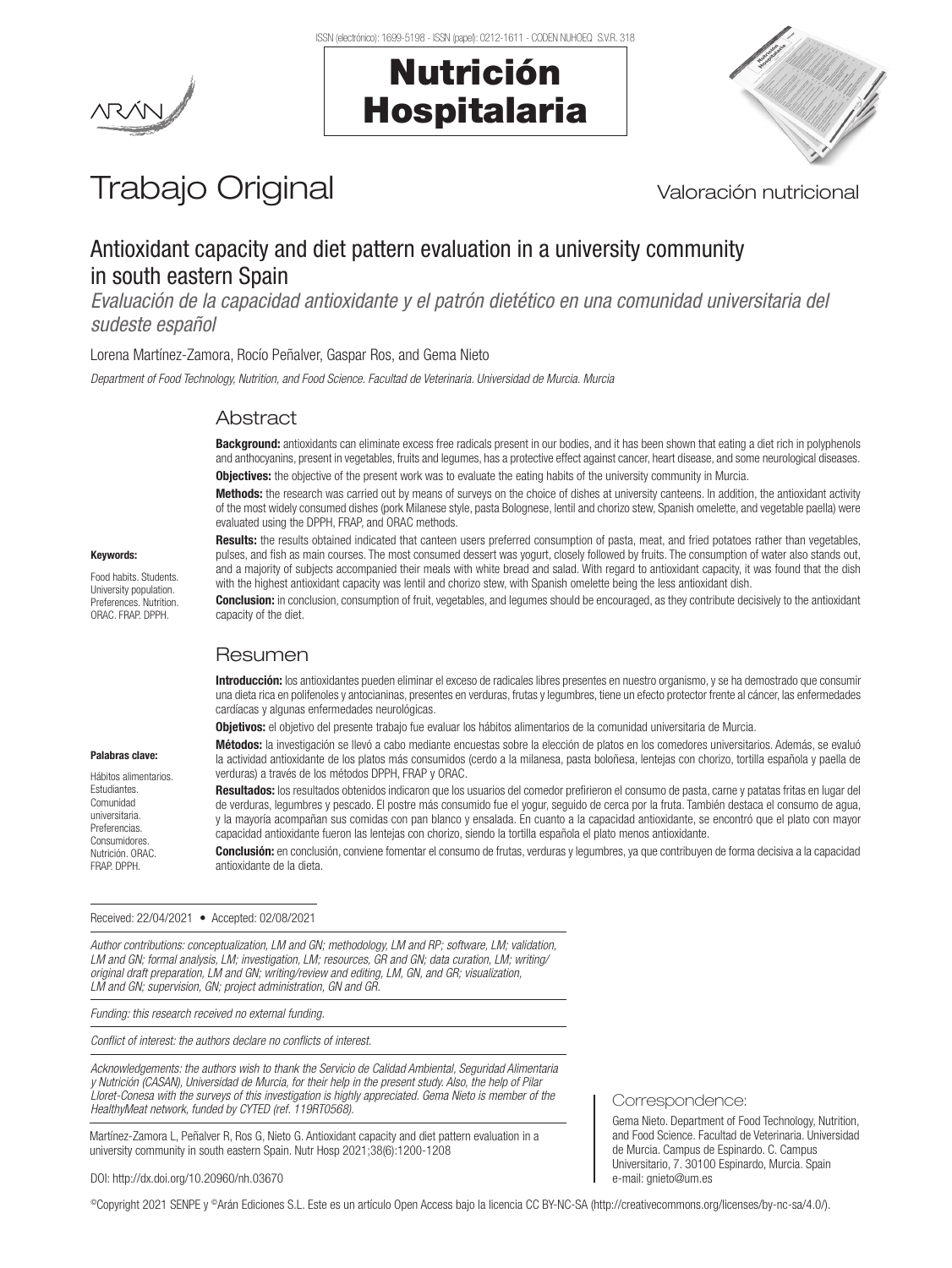#### INTRODUCTION

Moreiras et al. (2016) define food habits as "recurrent manifestations of food-related behaviour by which an individual or group of individuals prepare and consume food directly or indirectly as part of cultural, social, and religious practices." In this way, knowing and studying the dietary habits of communities is necessary to identify possible risks of developing chronic diseases, largely resulting from dietary causes (2).

Eating habits in humans are developed mainly in childhood, when people around children, especially their parents, are able to influence them by transmitting their dietary patterns (3,4). The beginning of the university period often coincides with the end of adolescence and the transition to adulthood. Although many students are now adults, the physiological and psychological changes characteristic of late adolescence are still developing. Younger university students, mainly because they are in the process of nutrient replenishment and growth, and with higher requirements than at other stages of life, may have a limited nutritional status due to alterations or disruptions in their lifestyle or dietary patterns (López et al., 2015; Ruiz-Moreno et al., 2013).

The lifestyle and dietary pattern of the university community is often associated with a high consumption of alcoholic beverages, a high incidence of eating disorders such as anorexia or bulimia, the following of nutritionally inadequate diets due to their low nutritional density, irregular eating patterns, a high consumption of 'fast food', etc. If we add this to the fact that they are at a stage of life with higher nutritional requirements, it will be difficult for them to follow a healthy and balanced diet (López et al., 2015; Ruiz-Moreno et al., 2013).

According to Ruiz-Moreno et al. (2013), the factors that basically condition the diet of teenagers are: physical activity, growth, nutritional education, friends, social acceptance, food tastes and preferences, and, lastly, fashion and advertising.

In order to assess the diet of an individual or group of individuals, dietary surveys are used to evaluate dietary habits to check whether nutrient intake is adequate, or to study the adherence to established dietary recommendations (4,7). From an epidemiological, clinical, therapeutic, or individual point of view, conducting a dietary survey consists of questioning a person about how he/ she performs the act of eating (3).

Antioxidants, as healthy substances of the diet, are compounds present in foods that have the ability to significantly reduce the adverse effects of unstable oxygen molecules, called free radicals, which are potentially harmful to our body cells (8). The antioxidant activity of each food is related to the amount and composition of antioxidant substances (vitamin C and E, phenolic compounds, flavonoids, and carotenoids) (9). Scientific evidence suggests that much of the beneficial effects of the Mediterranean diet are due to the effect of dietary antioxidants, which can inhibit low-density lipoprotein (LDL) oxidation, protecting against neurodegenerative diseases, cancer, and heart disease (2,10).

The aim of the present study was to evaluate the eating habits of the university community (mainly students, but also staff and professors) who have lunch in the canteens of University of Murcia

(south-eastern Spain). To do so, the dietary patterns of consumers were assessed, and the most consumed dishes were nutritionally evaluated together with their total antioxidant capacity.

#### MATERIAL AND METHODS

#### EXPERIMENTAL DESIGN AND PARTICIPANTS

The present study was carried out jointly with the Environmental Quality, Food Safety, and Nutrition Service (CASAN), which assesses the menus offered by the canteens at University of Murcia to all students, professors, and staff.

During the research, the most popular University of Murcia canteens, sited at the University Social Centre (CSU) and the Faculty of Economics, were visited twice per week from October 2017 to February 2018 (a total of 40 sampling days). A total of 30 users per day were evaluated ( $n = 1143$ ), who filled a questionnaire (Table I), that was previously explained, where their choices of dishes (Table II) were noted. The participants in the study were mainly students, but also professors and University of Murcia staff, with an age range between 18 and 60 years.

Once all the data were collected and examined, the most frequently consumed dishes were identified and analyzed for their antioxidant capacity following several methods as explained below.

## SURVEY AND MENU

The questionnaire (Table I) was used to collect the information on the menu chosen by canteen users. In the survey, this information was evaluated as:

- Starters and main course: a letter was assigned to each starter (A, B, C, and D) and main course (A and B).
- Garnish: a number was assigned to each offered garnish, these being:
- 1. French fries; 2. pasta salad; 3. boiled vegetables.
- Dessert: a number was assigned to each offered dessert, these being:
	- 1. yogurt; 2. custard; 3. flan; 4. rice pudding; 5. fruit.
- Drink: a number was assigned to each offered drink, these being:
	- 1. water; 2. juice; 3. soft drinks; 4. beer.
- Bread: the consumer can choose between brown or white bread. Yes/No was also marked.
- Salad: Yes/No was marked.

The two canteens offered the same "winter" menu, which daily offered four starters, two main courses, and four possible garnishes, accompanied by salad, bread, dessert, and drink. The monthly menu offered by the canteens from September to March is shown in table II. The possible options chosen by canteen users were:

- $-$  Complete menu: starter  $+$  main course  $(+$  garnish)  $+$  salad  $+$  bread  $+$  dessert  $+$  drink.
- Half menu: starter or main course  $(+$  garnish) + salad +  $break +$  dessert  $+$  drink.
- Single dishes.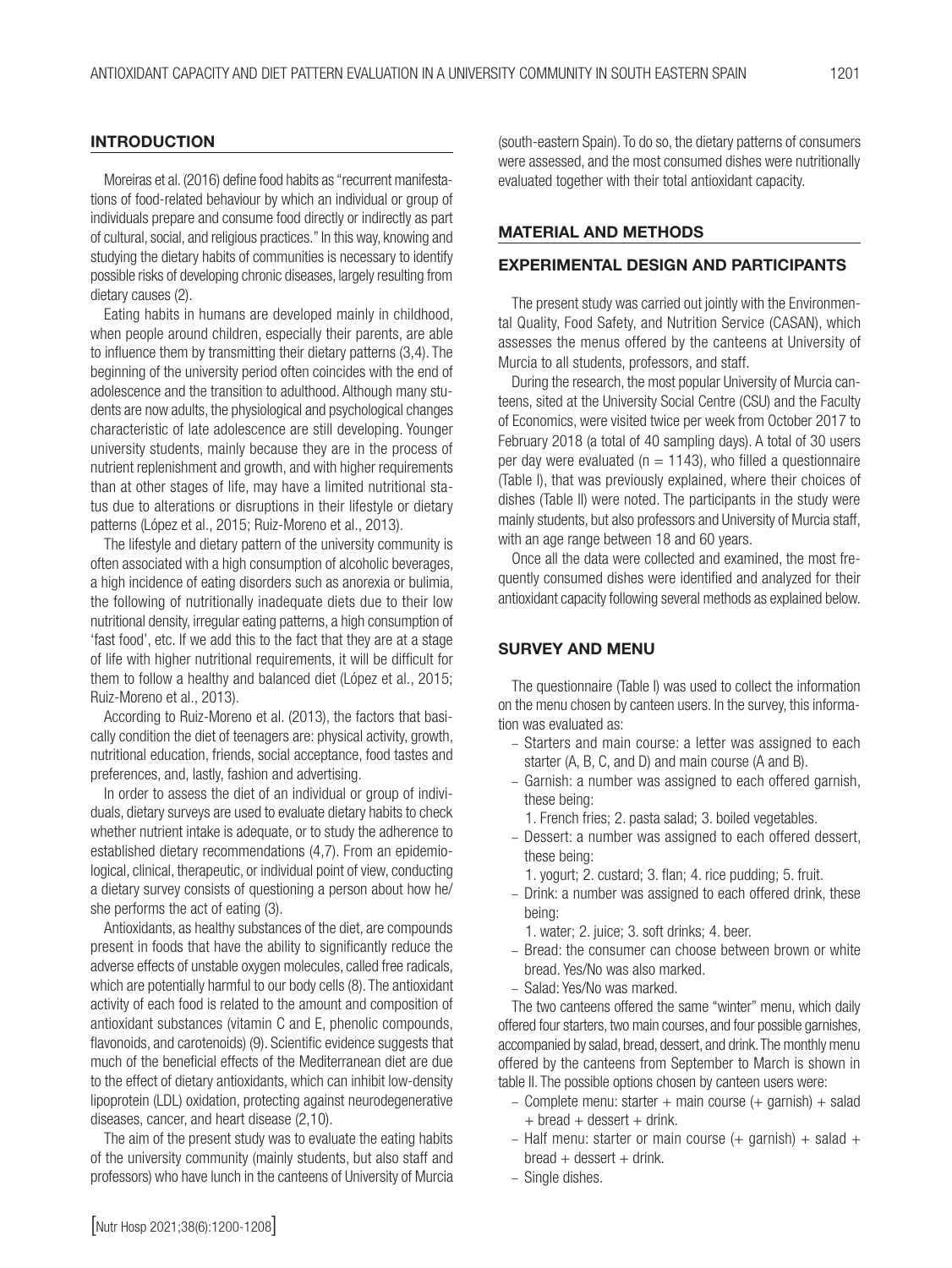| <u>the content and content and content and content and content and content and content and content and content and content and content and content and content and content and content and content and content and content and c</u> |                    |                         |                        |                |              |              |
|--------------------------------------------------------------------------------------------------------------------------------------------------------------------------------------------------------------------------------------|--------------------|-------------------------|------------------------|----------------|--------------|--------------|
| $1st$ course                                                                                                                                                                                                                         | <b>Main course</b> | <b>Garnish</b>          | <b>Dessert</b>         | <b>Drink</b>   | <b>Bread</b> | <b>Salad</b> |
| Α                                                                                                                                                                                                                                    | А                  | 1. French fries         | 1. Yogurt              | 1. Water       | <b>Brown</b> | Yes          |
| B                                                                                                                                                                                                                                    | B                  | 2. Pasta salad          | 2. Custard             | 2. Juice       | White        | No           |
| C                                                                                                                                                                                                                                    |                    | 3. Boiled<br>vegetables | 3. Chocolate<br>mousse | 3. Soft drinks | No bread     |              |
|                                                                                                                                                                                                                                      |                    | 4. No garnish           | 4. Rice pudding        | 4. Beer        |              |              |
|                                                                                                                                                                                                                                      |                    |                         | 5. Fruit               | 5. No drink    |              |              |
|                                                                                                                                                                                                                                      |                    |                         | 6. No dessert          |                |              |              |

Table I. Survey used to evaluate the chosen menu by canteen users

## Table II. Monthly menu served in the studied canteens

| <b>Monday</b>          |                                                                                                                             | <b>Tuesday</b>                                                                                                               | Wednesday                                                                                                                       | <b>Thursday</b>                                                                                                               | <b>Friday</b>                                                                                                                  |
|------------------------|-----------------------------------------------------------------------------------------------------------------------------|------------------------------------------------------------------------------------------------------------------------------|---------------------------------------------------------------------------------------------------------------------------------|-------------------------------------------------------------------------------------------------------------------------------|--------------------------------------------------------------------------------------------------------------------------------|
| 1 <sup>st</sup> week   | Lentil stew<br>Nordic noodles<br>Cuban-style rice<br>Stuffed aubergines                                                     | Fish cous-cous<br>Meat cannelloni<br>Mashed potatoes,<br>cod and eggs<br>Garlic cauliflower                                  | Murcia-style cauldron<br>(caldero)<br>Pasta Bolognese<br>Castilian soup<br>Vegetable pie                                        | Gypsy pot (olla gitana)<br>Tuna pasta<br>Chicken stew<br>Courgette and ham                                                    | Seafood paella<br>Mediterranean "coca" pie<br>Meatball stew<br>Vegetable cream soup                                            |
|                        | Lean pork in tomato sauce<br>Hake, Basque style                                                                             | Chicken in beer sauce<br>Squid and onions                                                                                    | Roast ham<br>Grilled fish                                                                                                       | Hamburger<br><b>Battered haddock</b>                                                                                          | Grilled veal fillet<br>Tuna and "pisto"                                                                                        |
| 2nd week               | Pork rib paella<br>Pasta and tuna<br>Meat pie<br>Green bean<br>and potato stew<br>Grilled pork loin<br>Fish in almond sauce | Bean stew<br>4-cheese pizza<br>Veal stew<br>Scrambled eggs<br>and vegetables<br>Pork, Milanese style<br>Fish in tomato sauce | Vegetable risotto<br>Spaghetti carbonara<br>Lentil and chorizo stew<br>Fried artichokes<br>Garlic chicken<br>Fish in wine sauce | Seafood "fideua"<br>Neapolitan-style pasta<br>Soup<br>Creamed spinach<br>Stewed ham and eggs<br>Cod in "pil-pil" sauce        | Rabbit paella<br>Vegetable lasagna<br>Fish stew<br>Grilled vegetables<br>Turkey breast<br>in sweet mustard sauce<br>Trout stew |
| week<br>3 <sub>o</sub> | Chicken cous-cous<br>Pasta puttanesca<br>Pork stew<br>Stuffed courgette<br>Sausages in tomato sauce<br>Fish and shellfish   | Chicken paella<br>Spanish omelette<br>Vegetable soup<br>Creamed aubergines<br>Hamburger<br>Tuna, Biscay style                | Lentil stew<br>Mediterranean "coca" pie<br>Rice with<br>vegetables and egg<br>Leek cream<br>Veal goulash<br>Grilled fish        | Vegetable paella<br>Tuna cannelloni<br>Meatball soup<br>Fried chard<br>Pork chop<br>in mushroom sauce<br>Squid in its own ink | Rice and beans<br>Pasta Bolognese<br>Tuna-stuffed potatoes<br><b>Boiled cauliflower</b><br>Castilian-style chicken<br>Fish pie |
| 4 <sup>th</sup> week   | Paella<br>Barbecue pizza<br>"Picadillo" soup<br>"Zarangollo" (scrambled<br>eggs, potatoes, courgette,<br>and onion)         | Lentils and rice stew<br>Meat lasagna<br>Cod stew<br>Artichokes and ham                                                      | Pork and vegetable paella<br>Italian pasta<br>Bean and chorizo stew<br>Spinach and raisins                                      | Chickpea and cod stew<br>Spaghetti carbonara<br>Vegetable "fideua"<br>Pumpkin cream soup                                      | Pasta arrabiata<br>Bacon and ham risotto<br>Veal stew<br>Fried green beans                                                     |
|                        | Roast chicken<br>Lemon salmon                                                                                               | Rabbit in garlic sauce<br>Cod in dill sauce                                                                                  | Meatballs and vegetables<br>Vegetarian omelette                                                                                 | Breaded chicken breast<br>Fish in "piquillo" sauce                                                                            | Roast lamb<br>Fish in almond sauce                                                                                             |

*In normal font: starters. In italic font: main courses.*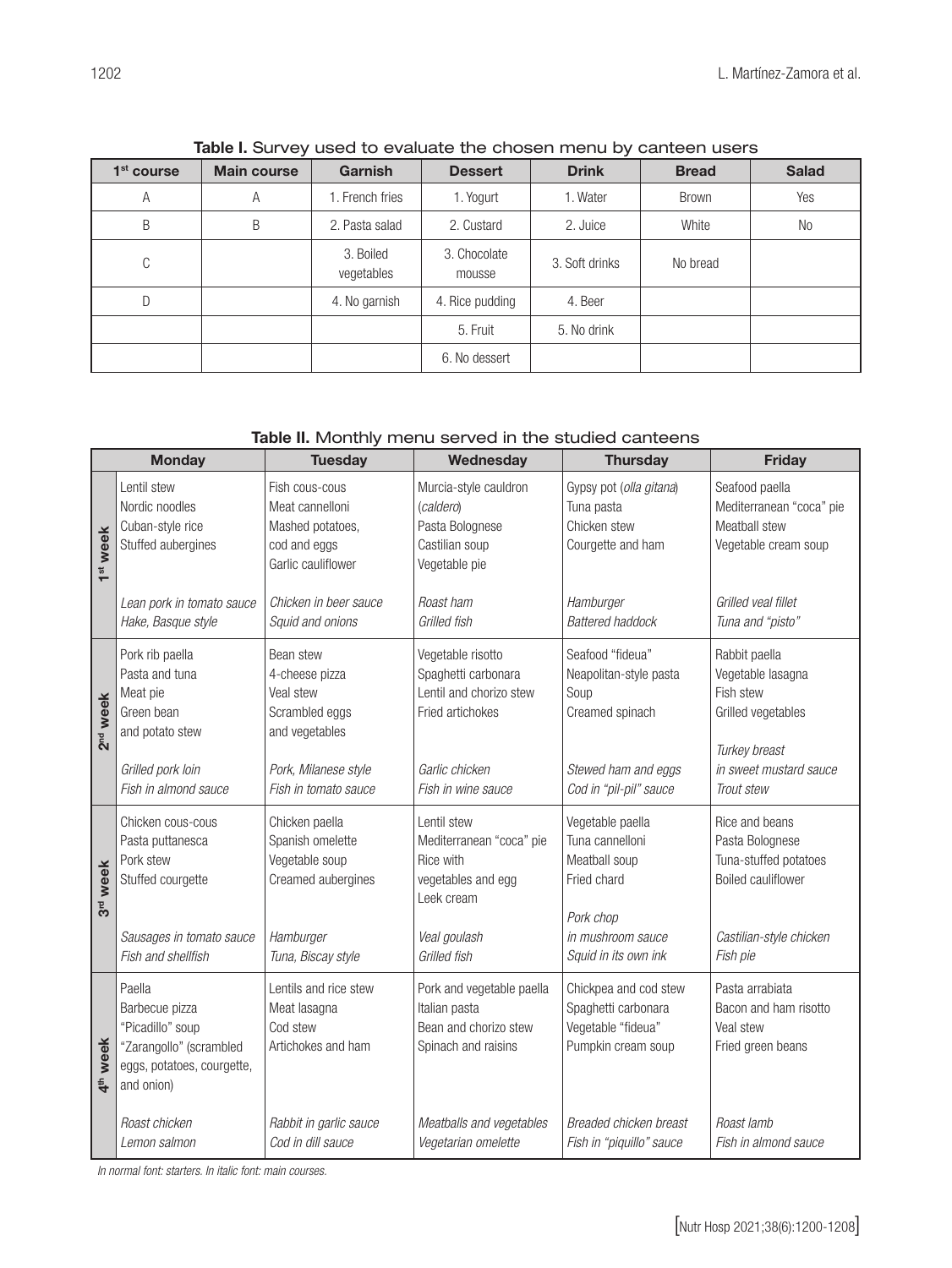#### NUTRITIONAL ASSESSMENT

From among all of the most consumed dishes, five of the most consumed were chosen (pork Milanese style, pasta Bolognese, lentil and chorizo stew, Spanish omelette, and vegetable paella) and a nutritional assessment was carried out using the technical data sheets for these dishes offered by CASAN nutritionists. The ingredients used to prepare the analyzed dishes are shown in table III. The nutritional assessment was automatically carried out by calculating total calories, proteins, carbohydrates, fat, cholesterol, vitamins, and minerals using the software DietSource® 3.8.

#### TOTAL ANTIOXIDANT CAPACITY OF THE MOST COMMONLY CONSUMED DISHES

Before the analysis, extracts of each dish sample (pork Milanese style, pasta Bolognese pasta, lentil and chorizo stew, Spanish omelette, and vegetable paella) were obtained in quintuplicate  $(n = 5)$ . To do so, 2 g of homogenized and mixed sample were placed in plastic tubes with 10 mL of ethanol/milliQ water (25/75). This solution was mixed during 1 hour at 500 rpm in an ice bath and centrifuged at 3500 rpm at 4 °C for 4 min. The supernatant was filtered (0.2 µm) and kept at -80 °C until the analysis (Martínez-Zamora et al., 2021).

Total scavenging activity against DPPH (2,2-diphenyl-1-picrylhydrazyl) was determined using the method described by Martínez et al. (2019). Trolox standard solutions at different concentrations were used as standard curve in order to compare the obtained results from the samples. Scavenging power was expressed as percentage (%) using the following formula: ((Abs DPPH (initial) − Abs DPPH (final "added sample")) / Abs DPPH (initial)) × 100.

The ferric ion reducing antioxidant power assay (FRAP) was also performed (Martínez-Zamora et al., 2021). The FRAP reagent was prepared daily with 20 mL of 300 mmol/L acetate buffer, pH = 3.6; 2 mL of 20 mmol/L FeCl<sub>3</sub>  $\cdot$  6 H<sub>2</sub>O; and 2 mL of 10 mmol/L TPTZ (2,4,6-tripyridyl-s-triazine) in 40 mmol/L HCl. Trolox standard solutions at different concentrations were used as standard curve in order to compare the obtained results from the samples. Antioxidant power was expressed as µM Trolox equivalents (TE) per g of sample.

Hydrophilic antioxidant capacity was measured using the ORAC (Oxygen Radical Absorbance Capacity) method (13). For that, the method described by Martínez-Zamora et al. (2021) was carried out. All dilution samples were prepared in triplicate. The antioxidant activity of the sample was expressed as µM of Trolox equivalents (TE) per g of sample.

#### STATISTICAL ANALYSIS

Data were analyzed with the statistical package SPSS 22.0 (Statistical Package for the Social Science for Window (IBM, Armonk, New York, USA). A descriptive analysis was carried out with the obtained data from the survey, and the obtained results

|                                            | 2017                                  | 2018                                  | 2019                                  | <b>Mean</b>                           | 2020                                  | Diffe-<br>rence<br>(%)              |
|--------------------------------------------|---------------------------------------|---------------------------------------|---------------------------------------|---------------------------------------|---------------------------------------|-------------------------------------|
| Total                                      | 1732.1                                | 1727.6                                | 1702.9                                | 1720.9                                | 1969.5                                | 14.4                                |
| Eggs                                       | 23.0                                  | 23.1                                  | 22.8                                  | 23.0                                  | 27.8                                  | 20.7                                |
| Meat<br>Beef<br>Chicken<br>Pork            | 130.4<br>14.2<br>35.6<br>28.0         | 127.0<br>13.5<br>34.5<br>27.4         | 124.0<br>13.3<br>33.9<br>26.4         | 127.1<br>13.7<br>34.7<br>27.3         | 140.5<br>15.1<br>39.0<br>30.9         | 10.5<br>10.3<br>12.5<br>13.3        |
| Fish                                       | 61.5                                  | 61.3                                  | 61.7                                  | 61.5                                  | 68.5                                  | 11.5                                |
| Milk                                       | 189.8                                 | 189.8                                 | 189.8                                 | 189.8                                 | 210.5                                 | 10.9                                |
| Dairy<br>products<br>Yogurt<br>Cheese      | 96.3<br>21.0<br>21.4                  | 96.3<br>21.3<br>21.4                  | 96.3<br>26.8<br>21.4                  | 96.3<br>23.0<br>21.4                  | 107.5<br>29.7<br>25.0                 | 11.6<br>28.9<br>16.8                |
| Bread<br><b>Brown</b><br>White             | 85.1<br>5.3<br>63.6                   | 85.1<br>5.3<br>63.6                   | 85.1<br>5.3<br>63.6                   | 85.1<br>5.3<br>63.6                   | 93.4<br>6.0<br>68.1                   | 9.7<br>13.0<br>7.0                  |
| Rice                                       | 10.5                                  | 10.5                                  | 10.5                                  | 10.5                                  | 12.2                                  | 16.3                                |
| Pasta                                      | 11.4                                  | 11.4                                  | 11.4                                  | 11.4                                  | 13.0                                  | 14.0                                |
| Pulses                                     | 10.2                                  | 10.4                                  | 9.1                                   | 9.9                                   | 11.3                                  | 14.0                                |
| Oil                                        | 31.9                                  | 31.9                                  | 31.9                                  | 31.9                                  | 38.0                                  | 19.0                                |
| Wine                                       | 22.4                                  | 22.4                                  | 22.4                                  | 22.4                                  | 27.6                                  | 23.3                                |
| Beer                                       | 49.6                                  | 49.6                                  | 49.6                                  | 49.6                                  | 66.4                                  | 33.8                                |
| Potatoes                                   | 75.7                                  | 75.7                                  | 75.7                                  | 75.7                                  | 91.6                                  | 21.1                                |
| Vegetables                                 | 156.0                                 | 156.0                                 | 156.0                                 | 156.0                                 | 184.1                                 | 18.0                                |
| Fruit<br>Orange<br>Banana<br>Apple<br>Pear | 249.1<br>44.5<br>33.7<br>26.1<br>12.9 | 249.1<br>44.5<br>33.7<br>26.1<br>12.9 | 249.1<br>44.5<br>33.7<br>26.1<br>12.9 | 249.1<br>44.5<br>33.7<br>26.1<br>12.9 | 287.4<br>48.8<br>39.7<br>31.5<br>15.0 | 15.4<br>9.5<br>18.0<br>20.8<br>16.7 |
| <b>Nuts</b>                                | 8.4                                   | 8.4                                   | 8.8                                   | 8.5                                   | 10.5                                  | 23.6                                |
| Ready-<br>to-eat<br>products               | 41.6                                  | 41.6                                  | 41.6                                  | 41.6                                  | 47.8                                  | 15.0                                |
| Water                                      | 168.0                                 | 166.8                                 | 167.2                                 | 167.3                                 | 194.2                                 | 16.1                                |
| Soft drinks<br>Cola                        | 106.4<br>49.5                         | 106.4<br>49.5                         | 106.4<br>49.5                         | 106.4<br>49.5                         | 120.6<br>56.3                         | 13.4<br>13.7                        |

#### Table III. Food consumption data (g/person/day) in Spanish households from 2017 to 2020 (data collected by MAPA) (18)

*Total was calculated as the sum (g/person/day) of all the ingredients analyzed. The difference (%) was calculated as the percentage of increase in comparison with the mean for the last three years (2017, 2018, and 2019).*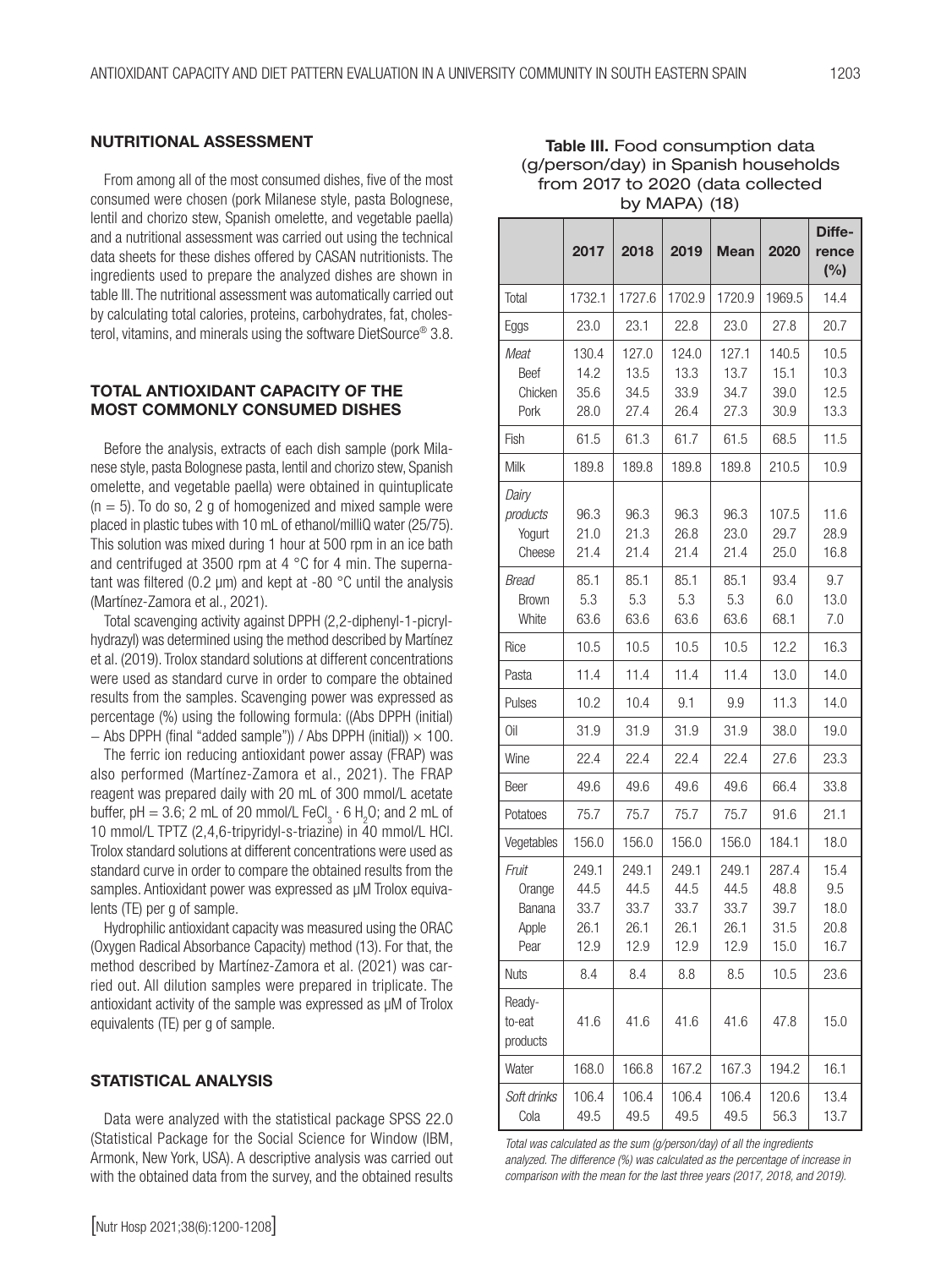of the nutritional assessment and antioxidant capacity of the studied menu were analyzed using ANOVA. A value of  $p < 0.05$ was considered statistically significant. Scheefe's test was

#### RESULTS AND DISCUSSION

applied to test differences between groups.

#### DIET PATTERNS

Data were collected from a total of 1,143 people, of whom 727 were men (63.6 %) and 416 women (36.4 %).

Firstly, the most chosen starters were: spaghetti Bolognese (11.9 %) followed by rice with vegetables and eggs (11.6 %), Spanish omelette (11.5 %), meat cannelloni (6.2 %), spaghetti carbonara (6.2 %), and macaroni carbonara (5.8 %).

Among the main courses, the most consumed ones were escalope Milanese (16 %), roast chicken (9 %), garlic chicken (8.3 %), veal goulash (7.5 %), and chicken in beer sauce (7.3 %). If we separate dishes by their main food (meat, fish, eggs), we can see that meat dishes are most popular (69.7 %) as compared to fish (24.1 %) and eggs (6.2 %).

Although eggs were the main courses less chosen, Spanish omelette was the most consumed and recommended appetizer, amounting to 75.7 % of all appetizers consumed before lunch.

If we classify main courses according to food group (pasta, pulses, rice, stews, or vegetables), then 46.9 % of canteen users choose pasta dishes, 23.4 % choose rice, 14.4 % would rather have pulses, 8.8 % prefer vegetables, and only 6.5 % opt for stews.

Within the pasta group, the most popular dish was pasta Bolognese (50.2 %) followed by pasta carbonara (34.4 %), while in the pulses group the most popular dish was lentil and chorizo stew (30.2 %) followed by "olla gitana" (17.2 %). Within the rice group, the most popular dish was vegetable paella (37.6 %) followed by vegetable risotto (21.1 %).

For choice of garnish, 60.2 % of canteen users chose French fries as first option. The most consumed garnishes after fried potatoes were pasta salad (6.3 %), scrambled vegetables (3.9 %), and "pisto" (ratatouille-like dish) (3.4 %).

The most consumed dessert was yogurt (34.5 %) followed by fruit (32.5 %), custard (11.4 %), and chocolate mousse (11.1 %). Within the fruit group, the most consumed fruit was apple (32.1 %), followed by orange (22.3 %), banana (20.2 %), and pear (14.6 %).

With regard to the choice of bread, 70.6 % of the individuals surveyed preferred white bread, compared to 29.4 % who rather chose wholemeal bread. By contrast, 27.5 % of consumers did not eat bread at mealtimes. Similarly, 60.5 % of the individuals surveyed ate salad with their meal, while 39.5 % of consumers did not, which is a positive parameter as followed by consumers. Also, regarding the drinks chosen, water was the most consumed drink (85.5 %), while 6.2 % of canteen users chose soft drinks such as Coca-Cola to accompany their meals, and 1.5 % chose beer. These facts demonstrate a high adherence to the Mediterranean diet (14,15), at least with regards to the incorporation of fresh

vegetables to the meal, and the election of water instead of softdrinks, which are rich in sugars. In addition, a possible improvement for canteen menus may be the replacement of the soft drinks offered by sugar-free soft drinks, to avoid excess sugar during lunch.

These are comparable to the results obtained by Gracia (2010), who showed that meat is consumed in 56.9 % of all Spanish meals, while fruit was consumed in 50 %, followed by vegetables (39.1 %), pasta and rice (29.8 %), salads and gazpachos (cold tomato and vegetable soup) (27.3 %), fish (21.2 %) and, lastly, pulses (16.9 %). Moreover, in this study (16), it was also found that the most common drink consumed at mealtime was water (56.7 %).

According to Durá Travé & Castroviejo Gandarias (2011), only 31.9 % of the students surveyed between 20 and 25 years of age ate pasta and rice on a daily basis, and consumption of yogurt was proportionally low.

To compare the obtained data in the same time period, the food consumption data in Spanish households reported by MAPA from 2017 to 2020 have been deeply studied (18) and analyzed. In fact, food consumption data in Spanish households was very similar during 2017, 2018, and 2019. However, it increased by 15.6 % during 2020 (from January to November). To compare our obtained data with the current pandemic situation, table III shows the evolution in the consumption (g/person/day) of the main food groups from 2017 to nowadays.

In this sense, with regard to drinks, mean consumption of water by the Spanish population from 2017 to 2019 was 167.3 g/person/day, while mean consumption of soft drinks was 106.4 g/person/day, with almost 50 % being cola drinks. Total milk consumption was 190 g/person/day, while dairy products 96.3 g/person/day. Regarding the main food groups, consumption was 231.7 g/person/day of vegetables, including potatoes, 249.1 g/person/day of fruits, 87.1 g/person/day of bread, 11.4 g/person/day of pasta, 10.5 g/person/day of rice, 127.1 g/person/day of meat and meat products, 61.5 g/person/day of fish and seafood, 23 g/person/day of eggs, and 9.9 g/person/day of pulses.

Moreover, during these years, the main fruits consumed were orange (18 %), banana (13.5 %), apple (10.5 %), and pear (5.2 %). Also, bread consumption was mainly driven by white bread (75 %), while brown bread only represented 6.2 % of total bread consumption. Thus, our results agree with the mean consumptions observed in Spanish households from 2017 to 2019 (Table III; MAPA, 2018, 2019, and 2020).

Regarding the current pandemic situation, we have chosen to compare the dietary pattern followed during the present study with the last values obtained by MAPA (18) (Table III) (values from January to November, December is still not available). Thus, a general increase in all food groups is evident (14.4 % of total consumption per person and day), mainly since we have been forced to have all our meals at home, in contrast with previous years, when many of our meals took place in canteens, bars, or restaurants close to our workplace. According to the data shown in table III, important increases occurred for products that were usually consumed out, such as alcoholic drinks, which have increased by 23.3 % for wine, and 33.8 % for beer.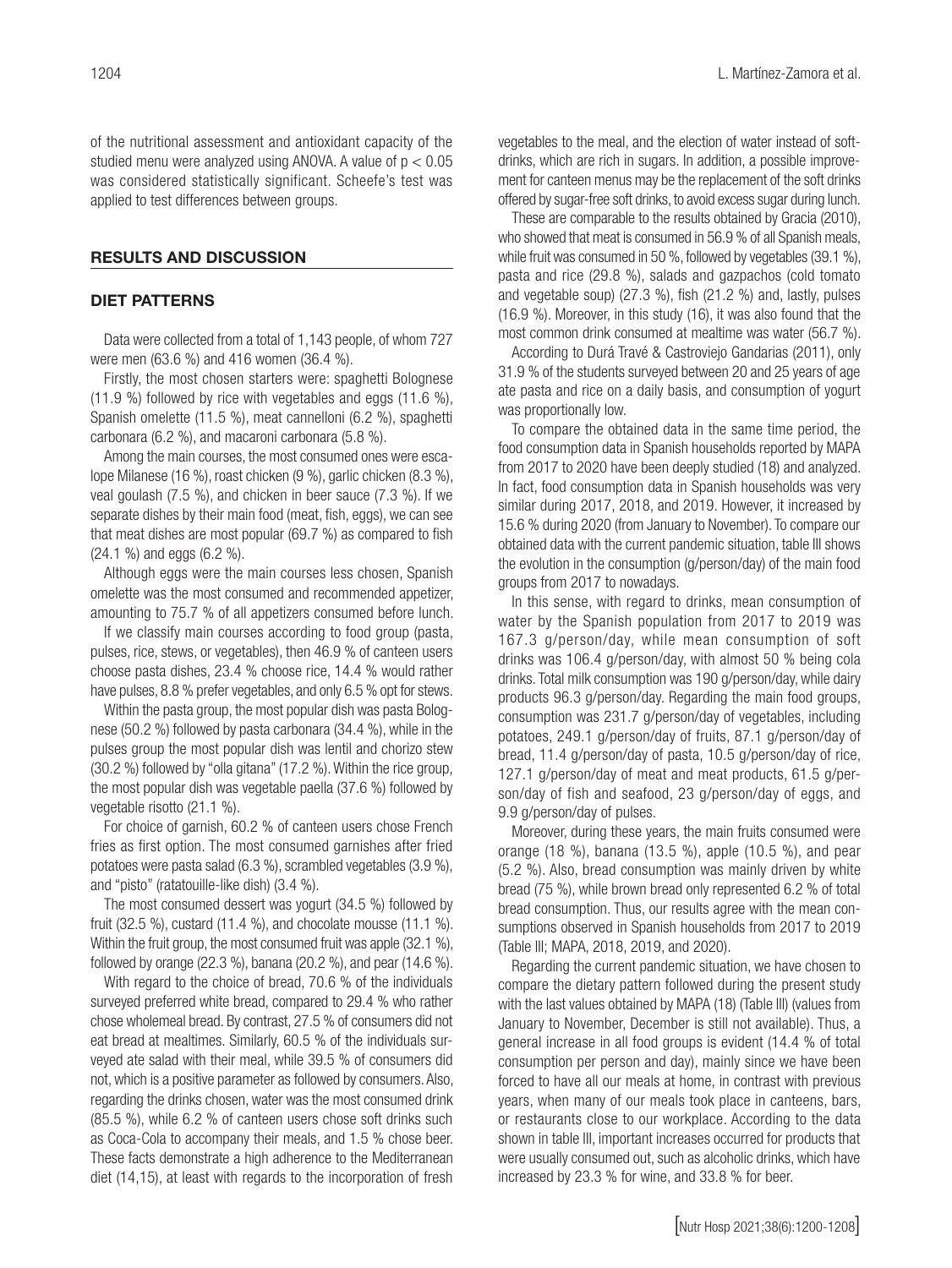In summary, in comparison with the study that we have carried out, the data reported by the evaluated consumers are comparable to those obtained on food consumption during 2017, 2018, and 2019 by MAPA, although these data have now been modified given the current situation.

#### NUTRITIONAL ASSESSMENT

Regarding the most consumed dishes in the studied canteens, pork Milanese style, pasta Bolognese, lentil and chorizo stew, Spanish omelette, and vegetable paella were nutritionally analyzed in the present study. Table IV shows the ingredients of each dish and table V detailes their nutritional value.

As observed in table V, pork Milanese style is the dish with the richest protein content (24.7 g) and the lowest carbohydrate content (10.65 g). Moreover, it is also rich in cholesterol (101.16 mg) and has got the highest content in B group vitamins, such as B1  $(1.01 \text{ mg})$ , B2  $(0.25 \text{ mg})$ , and B12  $(3.43 \text{ µg})$ .

With regard to pasta Bolognese, this is the most caloric dish, and has got the highest carbohydrate content. In addition, it is the dish with the richest niacin (10.43 mg) and folic acid content (60.01 µg). Also, among the analyzed dishes, pasta Bolognese has got the highest content in minerals such as sodium (451.12 mg), potassium (972.86 mg), calcium (62.58 mg), phosphorus (245.17 mg), magnesium (92.35 mg), iron (7.39 mg), and zinc (3.36 mg).

Lentil and chorizo stew is the dish with the highest content in fiber (8.4 g), vitamin A, (117.56 g), and vitamin B6 (0.65 mg). In contrast, Spanish omelette was characterized by the highest cholesterol (180.4 mg) and fat content (27.49 g), the latter being mainly monounsaturated (31 %) and polyunsaturated fatty acids (39 %). Moreover, Spanish omelette showed the highest content in vitamin D (0.77  $\mu$ g), and E (11.57 mg).

Lastly, vegetable paella had the lowest fat content (9.67 g) with the highest proportion of monounsaturated fatty acids (53.4 %), and the lowest saturated fatty acid (1.15 g) and cholesterol content. Additionally, it has the highest content in vitamin C (64.8 mg) and iodine (14  $\mu$ g), while it has the lowest content in sodium (8.63 mg).

As seen, these typical dishes could be incorporated to Mediterranean diet because they are good options to be included into a balanced and varied diet in the correct form and quantity, and accompanied by a proper garnish, such as salad.

Nevertheless, from a general point of view and regarding previously described data on the diet pattern followed during lunch by students, staff, and professors at the University of Murcia, this population ate a Mediterranean diet, although vegetables did not represent a high percentage of their chosen total meals. In fact, a diet rich in antioxidants should consist mainly of fruit and vegetables, and the incorporation of olive oil as main fat source in the dishes evaluated. According to previous results reported by Durá Travé & Castroviejo Gandarias (2011), 71.6 % of university students need to improve their dietary pattern because of their low adherence to the Mediterranean diet, which was associated with a family factor of preservation of traditional dietary habits. Neverthe-

| <b>Dish</b>             | <b>Ingredients</b>        | <b>Amount</b>  |  |
|-------------------------|---------------------------|----------------|--|
|                         | Pork meat                 | 110            |  |
|                         | White breadcrumbs         | 19             |  |
| Pork, Milanese style    | Egg                       | $\overline{7}$ |  |
|                         | Olive oil                 | 10             |  |
|                         | Garlic                    | 3              |  |
|                         | Parsley                   | 3              |  |
|                         | Spaghetti                 | 100            |  |
|                         | Beef-pork minced meat     | 50             |  |
| Pasta Bolognese         | Onion                     | 40             |  |
|                         | Garlic                    | 5              |  |
|                         | Olive oil                 | 8              |  |
|                         | Red wine                  | 4              |  |
|                         | Bacon                     | 5              |  |
|                         | Chorizo                   | 5              |  |
|                         | "Serrano" (dry-cured) ham | 10             |  |
|                         | Olive oil                 | 6              |  |
| Lentil and chorizo stew | Garlic                    | 2              |  |
|                         | Onion                     | 15             |  |
|                         | Potatoes                  | 60             |  |
|                         | Carrot                    | 8              |  |
|                         | Canned crushed tomatoes   | 10             |  |
|                         | Lentils                   | 60             |  |
|                         | Eggs                      | 50             |  |
| Spanish omelette        | Olive oil                 | 22             |  |
|                         | Onion                     | 22             |  |
|                         | Potatoes                  | 88             |  |
|                         | Rice                      | 80             |  |
|                         | Olive oil                 | 9              |  |
|                         | Garlic                    | 5              |  |
|                         | Crushed tomatoes          | 10             |  |
| Vegetable paella        | Green beans               | 30             |  |
|                         | Courgette                 | 30             |  |
|                         | Cauliflower               | 30             |  |
|                         | Red pepper                | 20             |  |
|                         | Onion                     | 40             |  |

Table IV. Ingredients (g) used to prepare the most commonly consumed dishes in the studied canteens

less, the clear differences observable between the Mediterranean diet followed by the population in northern Spain (University of Navarra) (17) as compared with that of southern Spain (University of Murcia) must be taken into account.

Furthermore, regarding the relationship between adherence to the Mediterranean diet and knowledge about nutrition and health, Montero Bravo et al. (2006) did not found any differences among the university population of Universidad San Pablo CEU (Madrid,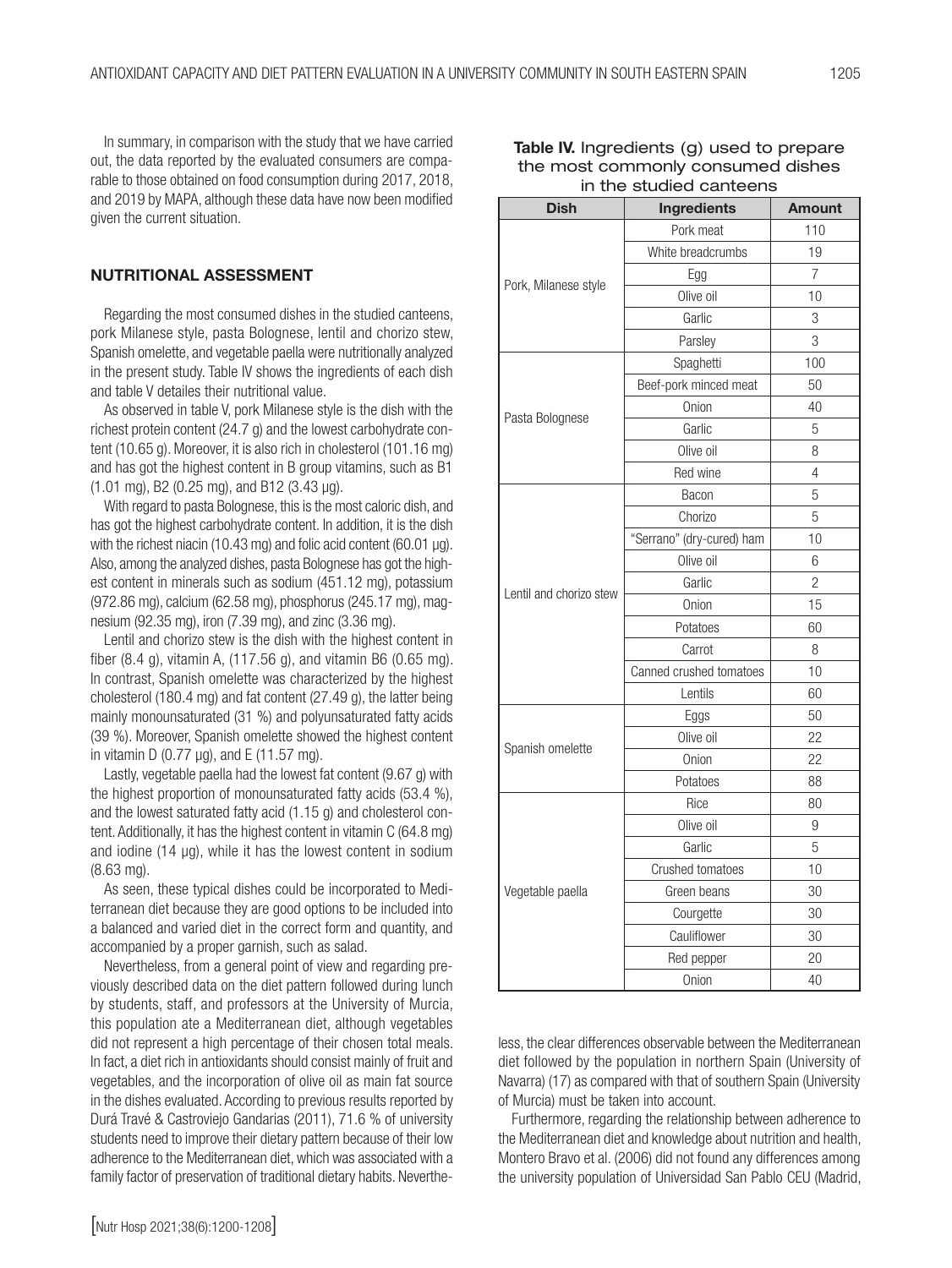|                                 |                                   | aisrics in the studied canteens  |                                   |                            |                     |
|---------------------------------|-----------------------------------|----------------------------------|-----------------------------------|----------------------------|---------------------|
|                                 | Pork,<br><b>Milanese</b><br>style | <b>Pasta</b><br><b>Bolognese</b> | <b>Lentil and</b><br>chorizo stew | <b>Spanish</b><br>omelette | Vegetable<br>paella |
| g                               | 151                               | 245.8                            | 180                               | 176                        | 199.1               |
| Calories                        | 321.1                             | 536.91*                          | 349.96                            | 337.34                     | 399.09              |
| Carbohidrates (g)               | 10.65                             | $81.04$ <sup>+</sup>             | 44.73*                            | 15.63                      | 74.87 <sup>+</sup>  |
| Fiber (g)                       | 0.85                              | $4.81*$                          | $8.4^{+}$                         | 1.98                       | $3.03*$             |
| Proteins (g)                    | 24.7 <sup>†</sup>                 | 23.31 <sup>+</sup>               | $20.61$ <sup>+</sup>              | 7.83                       | 7.83                |
| Fat(g)                          | $20.22*$                          | 15.51                            | 11.08                             | $27.49*$                   | 9.67                |
| Monounsaturated fatty acids (g) | $7.2^{+}$                         | $7.39^{+}$                       | 3.66                              | 8.46 <sup>†</sup>          | $5.16*$             |
| Poliunsaturated fatty acids (g) | $5.37*$                           | 2.96                             | 3.22                              | 10.79 <sup>t</sup>         | 1.08                |
| Saturated fatty acids (g)       | 4.99 <sup>+</sup>                 | $2.99*$                          | $2.55*$                           | 4.09 <sup>†</sup>          | 1.15                |
| Cholesterol (mg)                | 101.16 <sup>+</sup>               | 34.5                             | 12.78                             | 180.4 <sup>+</sup>         | $\boldsymbol{0}$    |
| Vitamin A (µg)                  | 34.2                              | 14.1                             | 117.56 <sup>+</sup>               | 100.19 <sup>t</sup>        | 39.24               |
| Vitamin B1 (mg)                 | $1.01*$                           | 0.73                             | 0.45                              | 0.14                       | 0.12                |
| Vitamin B2 (mg)                 | 0.25                              | 0.17                             | 0.2                               | 0.19                       | 0.1                 |
| Vitamin B6 (mg)                 | 0.53                              | 0.52                             | 0.65                              | 0.3                        | 0.46                |
| Vitamin B12 (µg)                | 3.43 <sup>†</sup>                 | $1.67*$                          | 0.05                              | 0.92                       | $\mathbf 0$         |
| Vitamin C (mg)                  | 6.12                              | 6.26                             | 15.84*                            | $17.36*$                   | $64.8^+$            |
| Vitamin D (µg)                  | 0.12                              | 0.01                             | $\boldsymbol{0}$                  | 0.77                       | $\overline{0}$      |
| Vitamin E (mg)                  | 5.02                              | 2.09                             | 3.78                              | $11.57^+$                  | 0.94                |
| Niacin (mg)                     | 10.01 <sup>†</sup>                | 10.43 <sup>†</sup>               | 4.53                              | 1.4                        | 3.71                |
| Folic acid (µg)                 | 13.9                              | 60.01 <sup>+</sup>               | $31.11*$                          | $34.54*$                   | 41.97*              |
| Sodium (mg)                     | 192.62*                           | 451.12 <sup>+</sup>              | 229.15*                           | 71.94                      | 8.63                |
| Potassium (mg)                  | 475.23                            | 972.86 <sup>+</sup>              | 857.9                             | 602.8*                     | 423.46              |
| Calcium (mg)                    | 29.44                             | 62.58*                           | $59.05*$                          | 36.65                      | 35.86               |
| Phosphorus (mg)                 | 35.55                             | 245.17 <sup>+</sup>              | 211.94 <sup>t</sup>               | 141.68*                    | $124*$              |
| Magnesium (mg)                  | 31.12                             | $92.35^{+}$                      | 62.64*                            | 23.72                      | 40.64               |
| Iron (mg)                       | 2.36                              | 7.39 <sup>†</sup>                | $5.85*$                           | 1.71                       | 1.52                |
| Zinc (mg)                       | 3.01                              | 3.36                             | 2.78                              | 0.95                       | 1.32                |
| lodine (µg)                     | 3.19                              | 1.53                             | 5.45                              | $12.32^{+}$                | $14^{\dagger}$      |

| Table V. Nutritional assessment of the most widely consumed |  |
|-------------------------------------------------------------|--|
| dishes in the studied canteens                              |  |

*\* and † denote significant differences among samples (p < 0.05 and p < 0.001, respectively).*

Spain). Regardless of knowledge of nutrition and dietetics, other factors such as food preferences, gastronomic habits, social influence, or food availability seem to have a greater influence on dietary choices, which could justify also the consumer preferences found in the present study.

In contrast, Sánchez & Lluna (2019) reported that students from health sciences (Physical Activity and Sport Sciences, Physiotherapy, and Nursing) do report more adherence to Mediterranean diet and better nutritional habits than students from other sciences (Criminology, Psychology, Law, Physics, Economics, Journalism and Communications), as well as more and better-quality physical activity practice. This demonstrates a direct relationship between health literacy and better health habits, greater regular practice of vigorous physical activity, and greater adherence to Mediterranean diet among the students of University of Vic, Autonomous University of Barcelona, and Gimbernat University Schools (Catalonia, Spain).

In general, it is recommended to adopt a healthy and sustainable diet characterized by a predominance of plant-based foods and a moderate consumption of animal-based foods. In all cases, the consumption of seasonal and local products should be encouraged (19).

In this sense, nutrition education programs should be designed with the aim of ensuring that the population in general, and young people, are able to eat a healthy diet. To this end, public authorities should promote dietary advice in primary care programs and develop nutrition education programs in formal education, which can be also applied to the population evaluated in the present study. Moreover, given the important relationship between diet and health status, the possibility of including dietetics and human nutrition subjects in university curricula could be considered.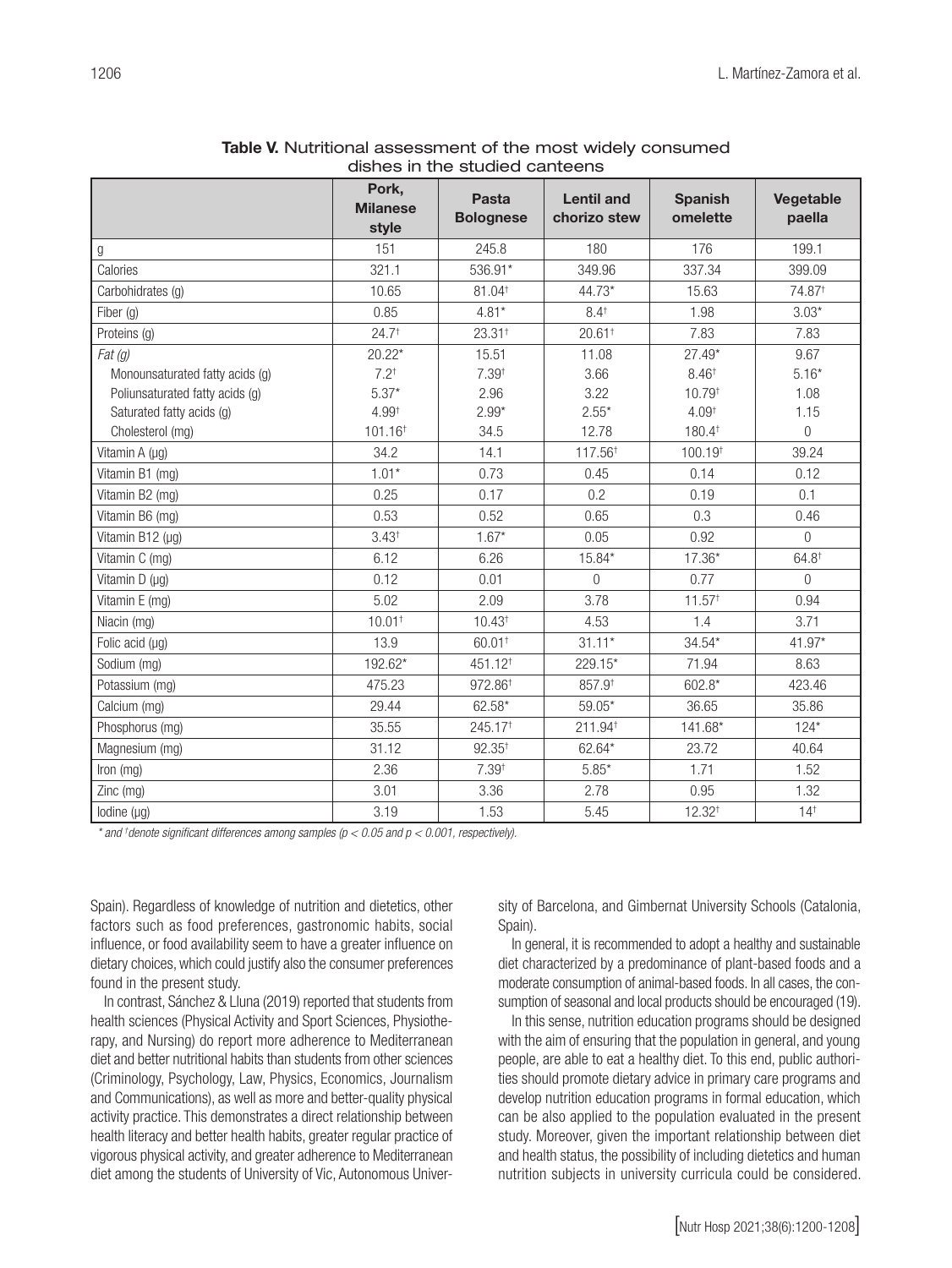#### TOTAL ANTIOXIDANT CAPACITY

The total antioxidant capacity of the most consumed dishes by canteen users (pork Milanese style, pasta Bolognese, lentil and chorizo stew, Spanish omelette, and vegetable paella) was measured by three different methods. Figure 1 shows the percentage of scavenging against DPPH free radical. As observed, lentil and chorizo stew shows the highest scavenge ability ( $p < 0.001$ ), and therefore the highest antioxidant capacity, with a scavenging percent of 32.5 %, followed by vegetable paella with 11.2 %, pasta Bolognese with 11.1 %, pork Milanese style with 10.6 %, and finally Spanish omelette with 9.5 %. Lentil and chorizo stew showed a 2-fold higher scavenging ability against DPPH in comparison with the rest of the analyzed dishes.

In a similar manner, the antioxidant capacity measured by the ability to reduce the ferric ion by the analyzed dishes is shown in figure 2A (µM of Trolox equivalents per gram). As previously observed with the DPPH results, lentil and chorizo stew has, significantly ( $p < 0.001$ ), the highest antioxidant capacity (1,020 µM Trolox equivalents/g), followed by pasta Bolognese (414 µM Trolox equivalents/g), vegetable paella (176.5 µM Trolox equivalents/g), Spanish omelette (43 µM Trolox equivalents/g), and pork Milanese style (17 µM Trolox equivalents/g). As described, lentil and chorizo stew had a ferric reduction power 1.5-fold higher than pasta Bolognese, 4.8-fold higher than vegetable paella, 22.7-fold higher than Spanish omelette, and even 59-fold higher than pork Milanese style.

Finally, figure 2B shows the reported antioxidant capacity results by the ORAC method, expressed in µM Trolox equivalents per gram, of the analyzed dishes.

As we can see, lentil and chorizo stew is the most antioxidant dish ( $p < 0.001$ ) with 718.8  $\mu$ M Trolox equivalents/g, followed by vegetable paella with 244.7  $\mu$ M Trolox equivalents/g ( $p < 0.05$ ), pork Milanese style with 202.9 µM Trolox equivalents/g, pasta Bolognese with 183.3 µM Trolox equivalents/g), and finally Spanish omelette with 137 µM Trolox equivalents/g. In this sense, lentil and chorizo stew showed 193 % more oxygen-radical scavenge capacity than vegetable paella, 272 % more than pork Milanese style and pasta Bolognese, and almost 425 % more than Spanish omelette.



#### Figure 1.

Scavenging activity against DPPH reagent for the most commonly consumed dishes in the studied canteens. Different letters denote significant differences between samples ( $p < 0.05$ ).

In summary, these three techniques used to assess antioxidant capacity agree that lentil and chorizo stew has the highest antioxidant capacity, which is due to the polyphenols in lentils and, to a lesser extent, the vegetables that conform the dish (garlic, onion, potatoes, and especially carrot) (Table IV), which contribute to the antioxidant capacity by their high content in vitamin C, E, and carotenes. However, some differences can be appreciated among the obtained values by different assays (DPPH, FRAP, or ORAC<sub>H</sub>), which could be due to the solubility of the main antioxidant compounds in the tested dishes.

In fact, these results can be justified by previous studies. For instance, Silva-Cristobal et al. (2010) found that the antioxidant capacity of legumes was due to their total soluble polyphenol content. Especially, lentils showed the highest content in soluble polyphenols (3.09 mg/g), with reportedly 16 % scavenging against DPPH free radical. These data can be compared to results obtained in the present study, where lentil and chorizostew showed 32.5 % scavenging activity against DPPH free radical, which can be due to the rest of ingredients in the dish: garlic, onion, carrot, potatoes, tomato, or even the paprika used to prepare the chorizo; their contents in antioxidant compounds (capsa-



#### Figure 2.

Total antioxidant capacity, measured by FRAP (A) and ORACH (B), of the most commonly consumed dishes in the studied canteens. Different letters denote significant differences between samples ( $p < 0.05$ ).